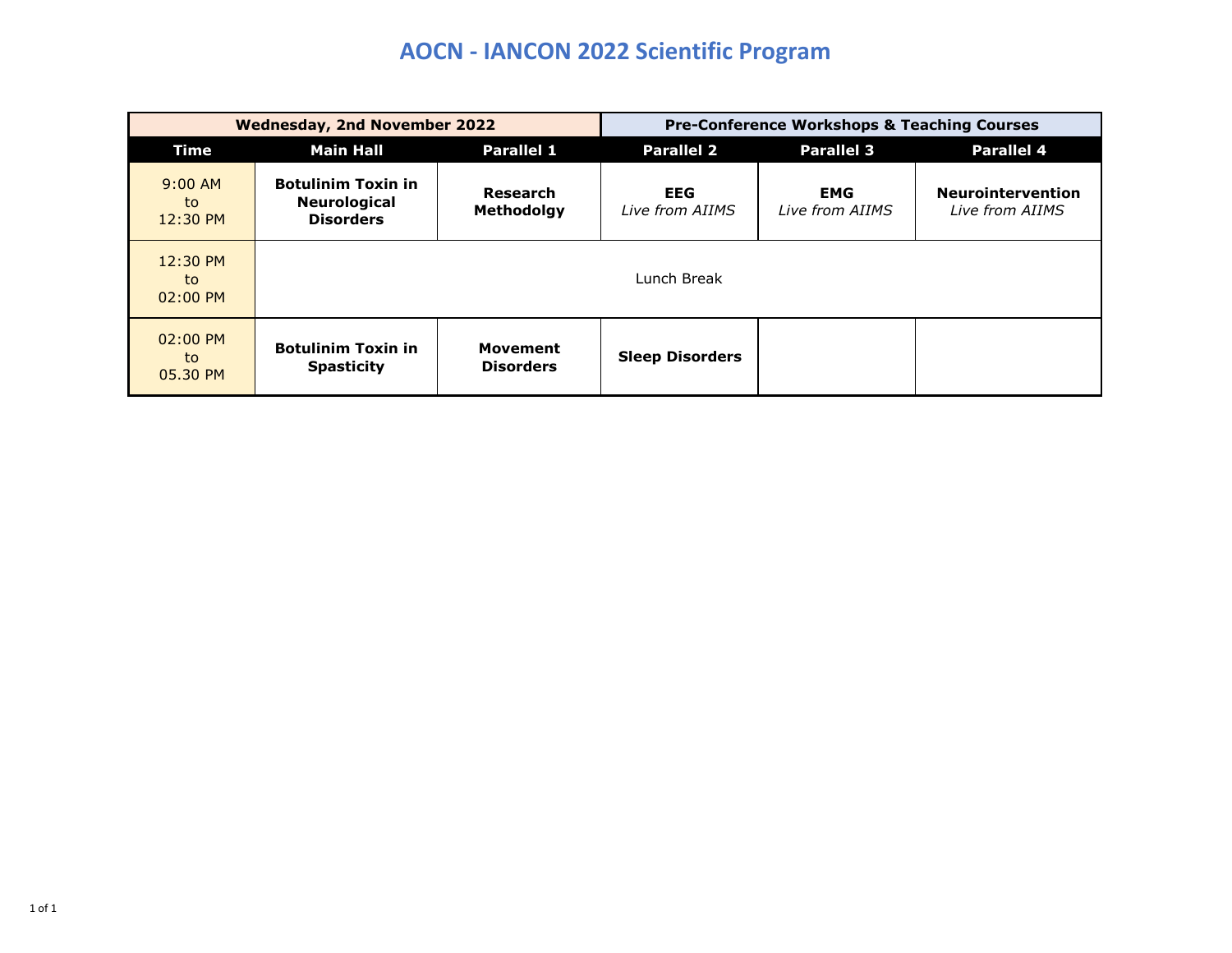## **AOCN - IANCON 2022 Scientific Program**

| Day 1 - Thursday, 3rd November 2022 |                                                     |                                                                |                              |                           |                                                              |                                                                        |  |  |
|-------------------------------------|-----------------------------------------------------|----------------------------------------------------------------|------------------------------|---------------------------|--------------------------------------------------------------|------------------------------------------------------------------------|--|--|
| <b>Time</b>                         | <b>Main Hall</b>                                    | <b>Parallel 1</b>                                              | <b>Parallel 2</b>            | <b>Parallel 3</b>         | <b>Parallel 4</b>                                            | <b>Meeting Room</b>                                                    |  |  |
| $\triangleright$<br><b>Focus</b>    | <b>Theme based</b>                                  | <b>AOCN &amp; International</b><br>- AOAN<br>- AINA<br>$- EAN$ | <b>IAN Subsections</b><br>21 | <b>IAN Subspecialties</b> | <b>Young Researchers</b><br><b>Forum</b><br>Award / Platform | <b>Business Meetings</b><br>- AOAN EC<br>- IAN EC<br>- IAN Subsections |  |  |
| 08:30 AM<br>to<br>10:30 AM          | <b>CME on Epilepsy</b>                              |                                                                |                              |                           |                                                              |                                                                        |  |  |
| 10:30 AM<br>to<br>11:00 AM          |                                                     |                                                                | Tea break                    |                           |                                                              |                                                                        |  |  |
| 11:00 AM<br>to<br>12:30 PM          | <b>CME on Epilepsy</b><br>continued                 |                                                                |                              |                           |                                                              |                                                                        |  |  |
| 1:00 PM to<br>02:00 PM              |                                                     | Lunch Break                                                    |                              |                           |                                                              |                                                                        |  |  |
| 02:00 PM to<br>03:30 PM             | <b>CME on Epilepsy</b><br>continued                 |                                                                |                              |                           |                                                              |                                                                        |  |  |
| 03:30 PM to<br>04.30 PM             | <b>CME on Epilepsy</b><br>continued                 |                                                                |                              |                           |                                                              |                                                                        |  |  |
| 04:30 PM to<br>05.00 PM             |                                                     |                                                                |                              |                           |                                                              |                                                                        |  |  |
| 05:00 PM to<br>06.00 PM             | <b>WFN Joint Symposium</b>                          | Symposia                                                       | Guest lectures               |                           |                                                              |                                                                        |  |  |
| 06:30 PM to<br>08.00 PM             | <b>Inauguration of AOCN -</b><br><b>IANCON 2022</b> |                                                                |                              |                           |                                                              |                                                                        |  |  |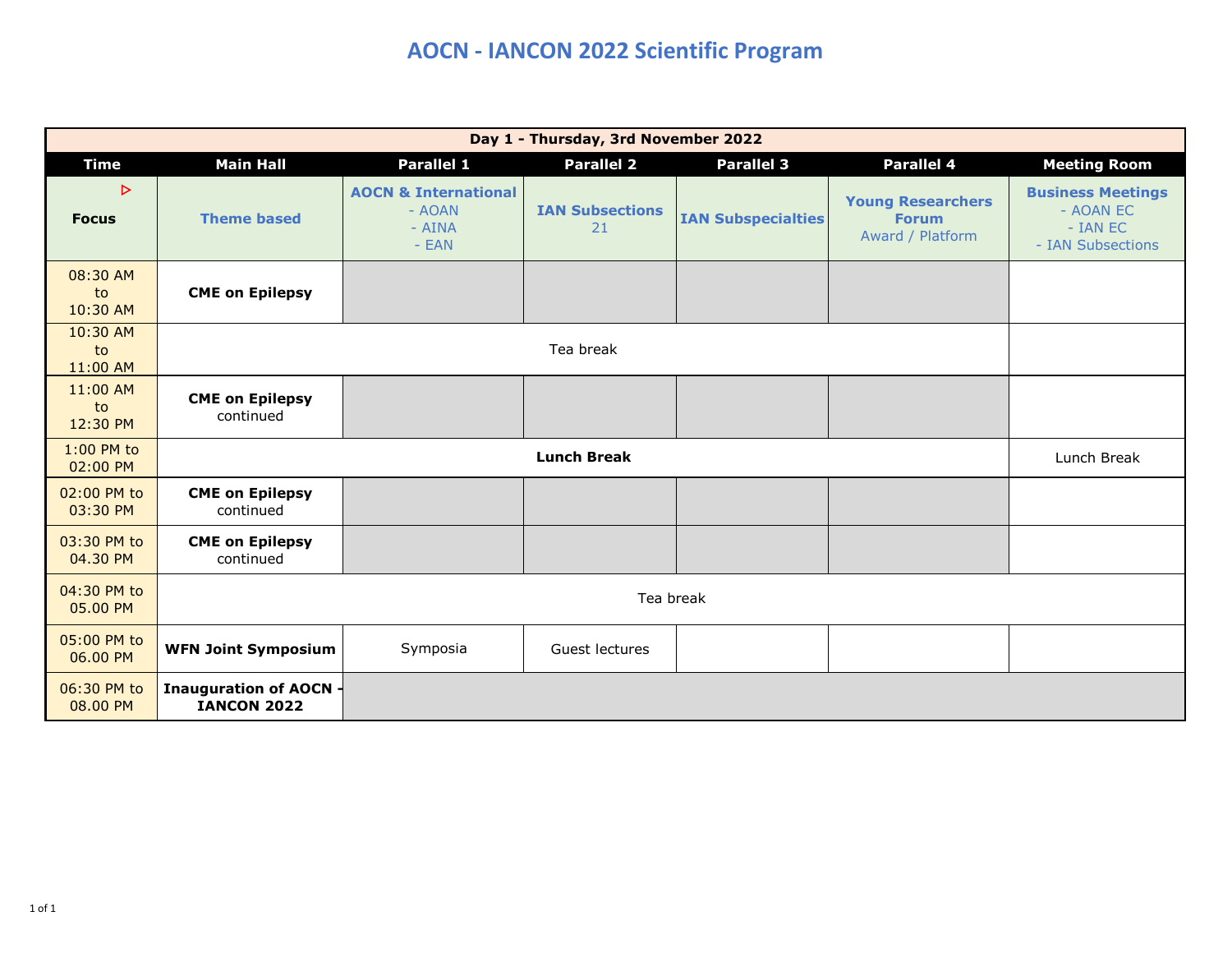| Day 2 - Friday, 4th November 2022 |                                                                                                            |                                                                           |                                                                 |                                                               |                                                                                |                                                                                                                          |                                                                                  |  |
|-----------------------------------|------------------------------------------------------------------------------------------------------------|---------------------------------------------------------------------------|-----------------------------------------------------------------|---------------------------------------------------------------|--------------------------------------------------------------------------------|--------------------------------------------------------------------------------------------------------------------------|----------------------------------------------------------------------------------|--|
| <b>Time</b>                       | <b>Main Hall</b>                                                                                           | <b>Parallel 1</b>                                                         | <b>Parallel 2</b>                                               | <b>Parallel 3</b>                                             | <b>Parallel 4</b>                                                              | <b>Parallel5</b>                                                                                                         | <b>Meeting Room</b>                                                              |  |
| $\triangleright$<br><b>Focus</b>  | <b>Theme based</b>                                                                                         | <b>AOCN &amp;</b><br><b>International</b><br>- AOAN<br>$- AINA$<br>$-EAN$ | <b>IAN Subsections</b><br>21                                    | <b>IAN Subspecialties</b>                                     | <b>Young Researchers</b><br><b>Forum</b><br>Award / Platform                   | <b>Young Researchers Forum</b><br>Award / Platform                                                                       | <b>Business</b><br><b>Meetings</b><br>- AOAN EC<br>- IAN EC<br>- IAN Subsections |  |
| 07:30 AM<br>to<br>08:30 AM        | <b>Dizziness / Vertigo</b><br><b>Breakfast Session</b>                                                     | <b>Neuro Palliative</b><br><b>Breakfast Session</b>                       | <b>Movement</b><br><b>Disorders</b><br><b>Breakfast Session</b> | <b>Neuro</b><br><b>Immunology</b><br><b>Breakfast Session</b> |                                                                                |                                                                                                                          |                                                                                  |  |
| 09:00 AM<br>to<br>09:45 AM        | <b>AOAN Oration</b>                                                                                        |                                                                           |                                                                 |                                                               |                                                                                |                                                                                                                          |                                                                                  |  |
| 09:45 AM<br>to<br>10:30 AM        | <b>IAN Presidential</b><br><b>Oration</b>                                                                  |                                                                           |                                                                 |                                                               |                                                                                |                                                                                                                          |                                                                                  |  |
| 10:30 AM<br>to<br>11:00 AM        |                                                                                                            |                                                                           |                                                                 | Tea break                                                     |                                                                                |                                                                                                                          |                                                                                  |  |
| 11:00 AM<br>to<br>12:30 PM        | Assocation of Indian<br>Neurologists in America<br>(AINA) Symposium                                        | Evlauation &<br>Management of<br><b>Autonomic Disorders</b>               | <b>Nutrition</b><br><b>Symposium</b>                            |                                                               | Best Reserch Paper in<br>Epilepsy: Award Papers                                | Best reseach paper in General<br>Neurology: Award Papers                                                                 |                                                                                  |  |
| 12:30 PM<br>to<br>02:00 PM        | Luncheon Symposia (1 hour each) / Poster Viewing                                                           |                                                                           |                                                                 |                                                               |                                                                                |                                                                                                                          |                                                                                  |  |
| 02:00 PM<br>to<br>03:00 PM        | Pan Asian Committee for<br>Treatment & Research in<br><b>Multiple Sclerosis</b><br>(PACTRIMS)<br>Symposium | <b>Stroke Symposium</b>                                                   | <b>Neurorehab</b><br><b>Symposium</b>                           | <b>Dementia</b><br><b>Symposium</b>                           | IAN - G. Arjundas – K.<br>Jagannathan Award for<br><b>Stroke: Award Papers</b> | Neurologists' Association of<br>Tiruchirappally Annual Award for<br>Laboratory Research in<br>Neuroscience: Award Papers |                                                                                  |  |
| 03:00 PM<br>to<br>03:30 PM        | <b>AAN President Guest</b><br>Lecture                                                                      | <b>Guest Lectures</b>                                                     | <b>Guest Lecture</b>                                            | <b>Guest Lecture</b>                                          | Neurorehab Initiative of<br>the year: Award Papers                             | IAN - C.U.Velmurugendran - U<br>Meenakshisundaram Award for<br>Movement Disorders: Award<br>Papers                       |                                                                                  |  |
| 03:30 PM<br>to<br>04.30 PM        | Asia Oceanian Myology<br>Center (AOMC)<br>Symposium                                                        | <b>Short Symposia</b>                                                     | The Latest &<br>Happening                                       | <b>Short Symposia</b>                                         | Dr. Ashok Panagariya<br><b>Award Papers</b>                                    | IAN - A V Srinivasan - Deepak<br>Arjundas Award for<br>Neurogenetics: Award Papers                                       |                                                                                  |  |
| 04:30 PM<br>to<br>05.00 PM        | Tea break                                                                                                  |                                                                           |                                                                 |                                                               |                                                                                |                                                                                                                          |                                                                                  |  |
| 05:00 PM<br>to<br>06.00 PM        | <b>Guest Lectures</b>                                                                                      | <b>Open Forum</b>                                                         | <b>Open Forum</b>                                               | <b>Open Forum</b>                                             | <b>Open Forum</b>                                                              | Dr Surath Mohandas award in<br>Autoimmune Disorders: Award<br>Papers                                                     |                                                                                  |  |
| 06:00 PM<br>to<br>08.00 PM        |                                                                                                            | <b>IAN General Body</b><br>Meeting                                        |                                                                 |                                                               |                                                                                |                                                                                                                          |                                                                                  |  |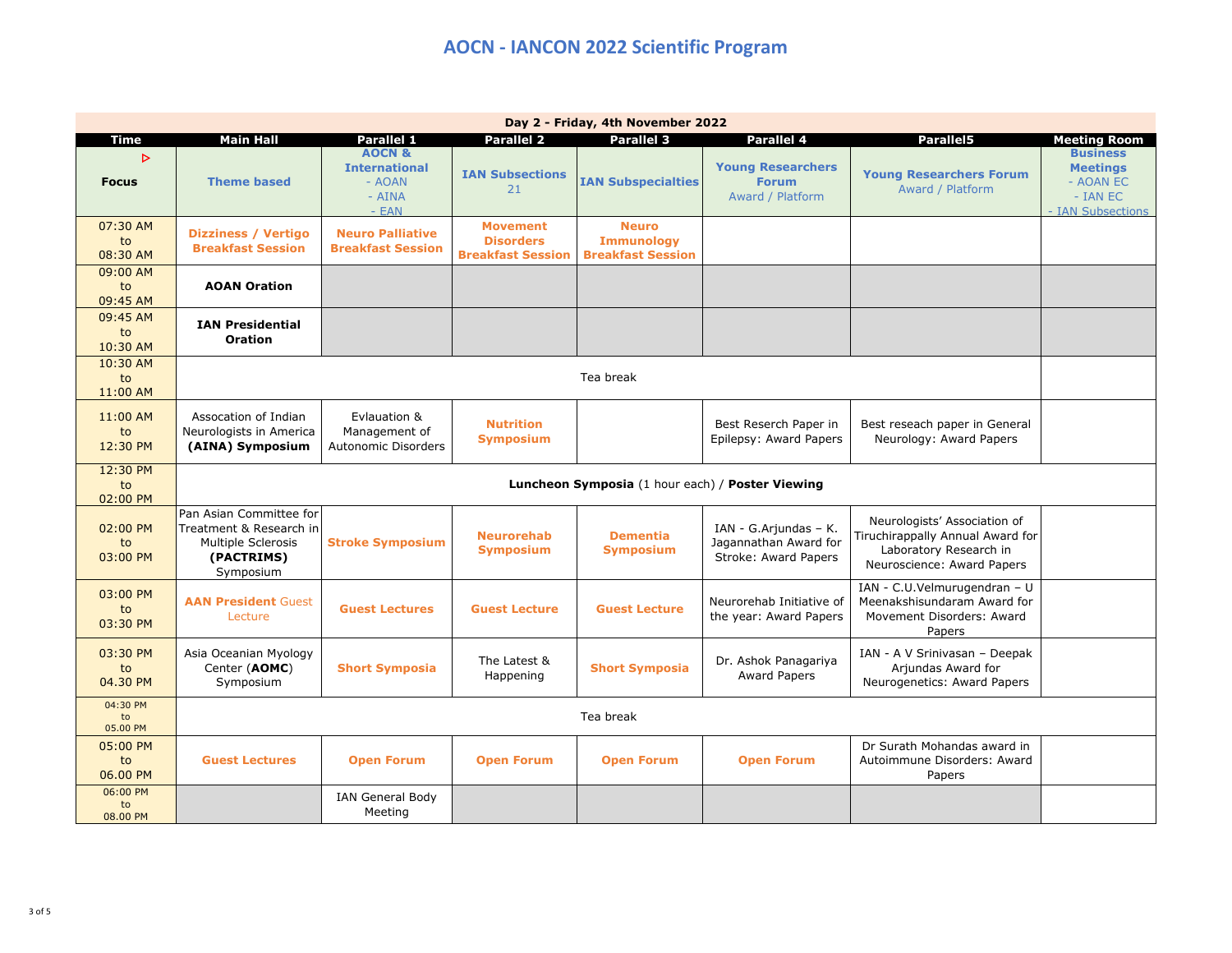| Day 3 - Saturday, 5th November 2022 |                                                                 |                                                                                     |                                              |                                                           |                                                              |                                                    |                                                                                    |
|-------------------------------------|-----------------------------------------------------------------|-------------------------------------------------------------------------------------|----------------------------------------------|-----------------------------------------------------------|--------------------------------------------------------------|----------------------------------------------------|------------------------------------------------------------------------------------|
| Time                                | <b>Main Hall</b>                                                | Parallel 1                                                                          | <b>Parallel 2</b>                            | <b>Parallel 3</b>                                         | Parallel 4                                                   | Parallel 5                                         | <b>Meeting Room</b>                                                                |
| $\triangleright$<br><b>Focus</b>    | <b>Theme based</b>                                              | <b>AOCN &amp;</b><br><b>International</b><br>- AOAN<br>$- AINA$<br>$- EAN$          | <b>IAN Subsections</b><br>21                 | <b>IAN Subspecialties</b>                                 | <b>Young Researchers</b><br><b>Forum</b><br>Award / Platform | <b>Young Researchers Forum</b><br>Award / Platform | <b>Business</b><br><b>Meetings</b><br>- AOAN EC<br>$- IAN EC$<br>- IAN Subsections |
| 07:30 AM<br>to<br>08:30 AM          | <b>Breakfast Session 5</b>                                      | <b>Breakfast Session 6</b>                                                          | <b>Breakfast Session 7</b>                   | <b>Breakfast Session 8</b>                                |                                                              |                                                    |                                                                                    |
| 09:00 AM<br>to<br>09:45 AM          | <b>IAN Oration</b>                                              |                                                                                     |                                              |                                                           |                                                              |                                                    |                                                                                    |
| 09:45 AM<br>to<br>10:30 AM          | <b>N H Wadia Oration</b>                                        |                                                                                     |                                              |                                                           |                                                              |                                                    |                                                                                    |
| 10:30 AM<br>to<br>11:00 AM          | Tea break                                                       |                                                                                     |                                              |                                                           |                                                              |                                                    |                                                                                    |
| 11:00 AM<br>to<br>12:30 PM          | <b>EAN Symposia</b>                                             | Movement Disorder<br>Soceity - Asia<br>Oceanian Section<br>(MDS - AOS)<br>Symposium | Symposium                                    |                                                           | <b>Platform Presentations</b>                                | <b>Platform Presentations</b>                      |                                                                                    |
| 12:30 PM<br>to<br>02:00 PM          | Luncheon Symposia (1 hour each) / Poster Viewing<br>Lunch Break |                                                                                     |                                              |                                                           |                                                              |                                                    |                                                                                    |
| 02:00 PM<br>to<br>03:30 PM          | <b>Neuroinfection</b><br><b>Symposium</b>                       | Asia Oceaninan<br>Society for Neuro<br>Rehabilitation<br>(AOSNR)<br>Symposium       | <b>Symposium</b>                             | <b>Paediatric</b><br><b>Neurology</b><br><b>Symposium</b> | <b>Platform Presentations</b>                                | <b>Platform Presentations</b>                      |                                                                                    |
| 03:30 PM<br>to<br>04.30 PM          | <b>Guest Lecture</b>                                            | Asia Pacific Stroke<br>Organization (APSO)<br>Symposium                             | <b>Neuro Genetics</b><br><b>Symoposium</b>   | <b>Neuroophthalmolo</b><br>gy Symposium                   | <b>Platform Presentations</b>                                | <b>Platform Presentations</b>                      |                                                                                    |
| 04:30 PM<br>to<br>05.00 PM          | Tea break                                                       |                                                                                     |                                              |                                                           |                                                              |                                                    |                                                                                    |
| 05:00 PM<br>to<br>06.00 PM          | <b>BAR-B-Q</b>                                                  | Asian Society Against<br>Dememtia (ASAD)<br>Symposium                               | <b>Headache</b><br><b>Symposia</b>           | <b>Neuromodulation</b><br><b>Symposium</b>                | Platform Presentations                                       | <b>Platform Presentations</b>                      |                                                                                    |
| 06:00 PM<br>to<br>07.00 PM          | <b>GBS (Round Table)</b><br><b>Symposium</b>                    | <b>Therapeutic</b><br><b>Dilemas (Round</b><br><b>Table) Symposium</b>              | <b>ALS (Round Table)</b><br><b>Symposium</b> | <b>NMJ Disorders</b><br>(Round Table)<br><b>Symposium</b> | <b>Platform Presentations</b>                                | <b>Epilepsy (Round Table)</b><br><b>Symposium</b>  | <b>Headache</b><br>(Round Table)<br><b>Symposium</b>                               |